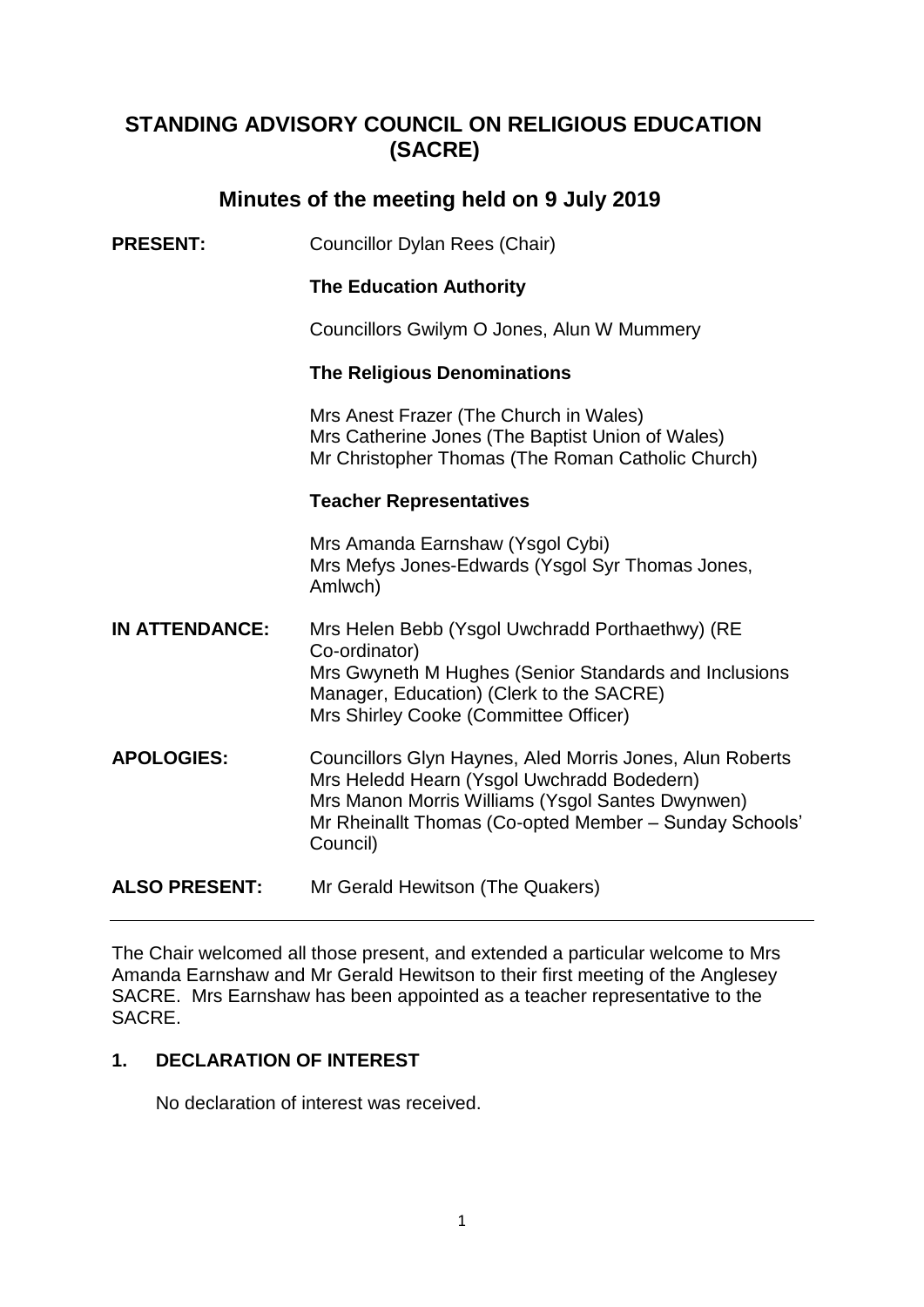# **2. MINUTES**

The minutes of the previous meeting of the SACRE held on 19 February 2019 were presented and confirmed as correct.

# **Matters arising from the minutes:-**

- With reference to the Chair's request to attend a meeting of the Primary Schools Forum, the Head Teachers' Liaison Group have approved the request, and an invitation will be sent to the Chair and the RE Co-ordinator to attend a Forum meeting in due course.
- It was confirmed that the number of Estyn reports listed in the table in Section 2.3.3 of the 2017/18 Annual Report is correct.
- It was noted that amendments to the SACRE's Constitution in terms of membership on this Committee will be discussed at a later date.
- The Chair and the Clerk to the SACRE have held a discussion with Mr Arwyn Williams, the Head of Learning, regarding the lack of professional expertise that is available to the SACRE to carry out its statutory function. Mr Williams acknowledges that the SACRE needs professional support and guidance, not just from this Authority, but also from GwE and Estyn, who are aware of the situation.
- The Clerk to the SACRE reported that she is awaiting a response from the Secretary of the Union of Welsh Independents to the SACRE's request for the Church to nominate a representative to join the Anglesey SACRE.
- In relation to the SACRE's concerns regarding the lack of bi-lingual teaching resources, the matter has been raised in a meeting of the County Council's Language Forum. It was confirmed that the Chair of the Language Forum has written to Mr Mark Drakeford, the First Minister for Wales, expressing the Forum's concerns.
- The Chair confirmed that he has emailed Mr Richard Speight of Bangor Humanist Group informing him of the SACRE's decision not to appoint a member of the Humanist Group on this Committee.
- In relation to schools' self-evaluation reports, **it was suggested and adopted that schools in the 5 catchment areas be targeted in turn, resulting in 8 reports being requested each term. Any schools who have not provided a report would be highlighted on the following 6th term.**

## **RESOLVED:-**

- **That the Clerk to the SACRE reviews the options available to include membership from other religious denominations to the SACRE.**
- **That the Clerk to the SACRE actions the above proposal in relation to schools' self-evaluation reports.**

# **3. ANGLESEY SACRE'S ANNUAL REPORT 2017/18**

 The SACRE's Annual Report 2017/18 was presented before the Committee for approval.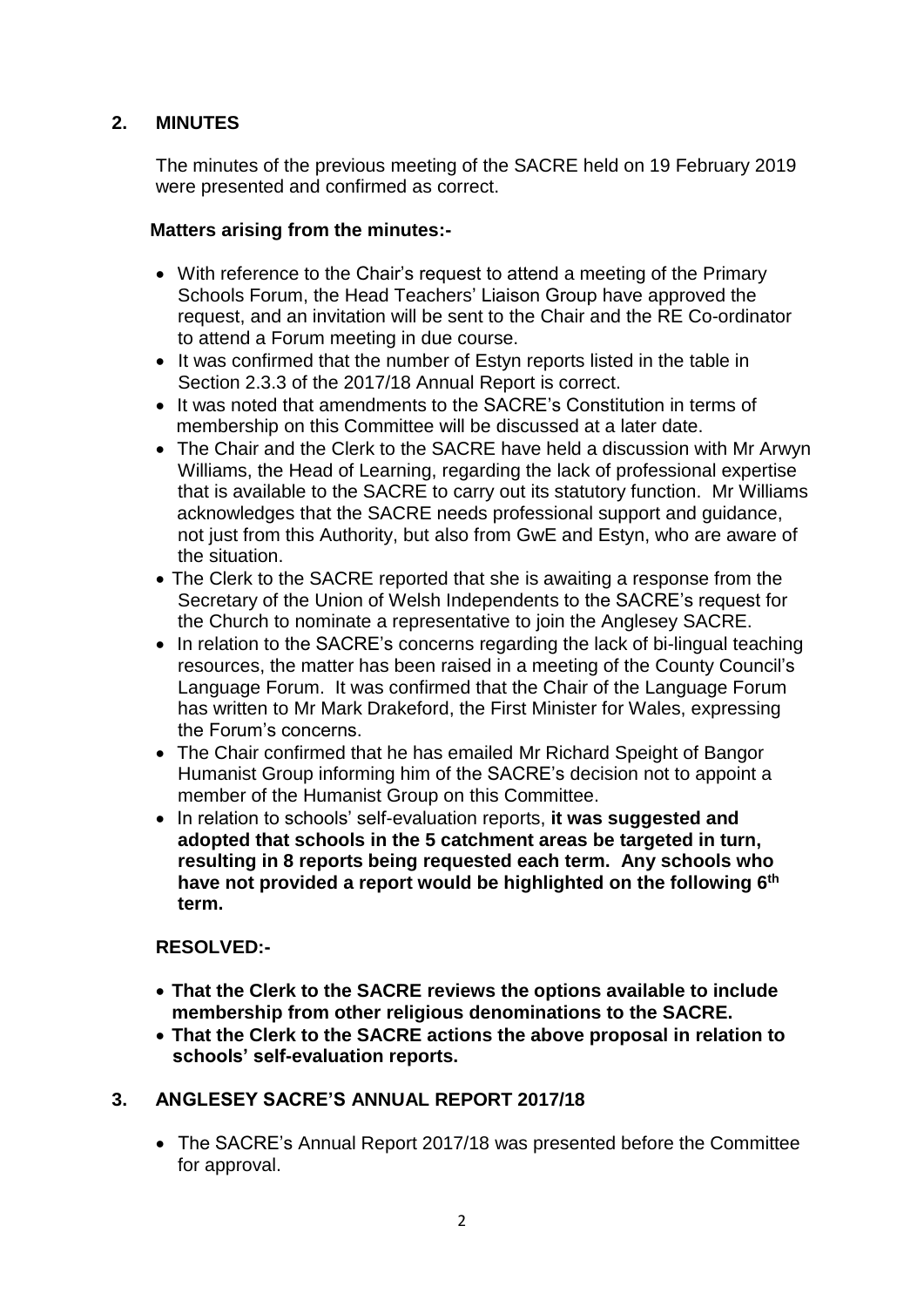A member of the SACRE highlighted that a table in Section 2.3.2 of the Welsh version of the Annual Report had not been translated.

## **RESOLVED to adopt the SACRE's Annual Report 2017/18, subject to the correction noted above.**

 The SACRE's Action Plan 2019/22 was presented for consideration and comment, with particular reference to the Committee's achievement against the priorities and outcomes listed in the Plan, which will be monitored by the SACRE on a regular basis.

The RE Co-ordinator reported that the Action Plan is based on information collated from SACRE's Annual Report, the New Curriculum for Wales 2022, and Estyn's report (June 2018) discussing RE at KS2 and KS3. She highlighted that teachers and pupils need to be aware of the changes the curriculum will bring.

Discussion focused on whether the primary and secondary sectors would collaborate in relation to the new curriculum? It was noted that currently there is no collaboration, but there will be in the future. It was further noted that the term 'to avoid duplication' is used in the new curriculum, and schools will need to ensure that they work jointly in the primary and secondary sector to maintain continuation in RE as a subject.

Reference was made to the Supporting Framework for RE, which is due to be published in January 2020, which will assist teachers to develop the curriculum for learners. **It was suggested and agreed that the Framework be included in the Action Plan for monitoring purposes**.

The Chair thanked the RE Co-ordinator, for her work in preparing the Action Plan, which was well received by the SACRE

## **RESOLVED:-**

- **That the Draft Framework for RE be included as an action point on the Action Plan 2019/22.**
- **That the SACRE adopts the Action Plan 2019/22.**

## **Action: As noted above.**

## **4. THE NEW CURRICULUM FOR WALES 2022, AND HOW THIS WILL AFFECT RE?**

The Chair referred to the Draft Curriculum for Wales 2022 guidance, forwarded by Mr Rheinallt Thomas, requesting that the SACRE provides feedback on the new curriculum. The Chair reported that he would share the guidance with the SACRE electronically.

The Clerk to the SACRE added that the consultation period will conclude on 19 July 2019, then feedback will be considered by education professionals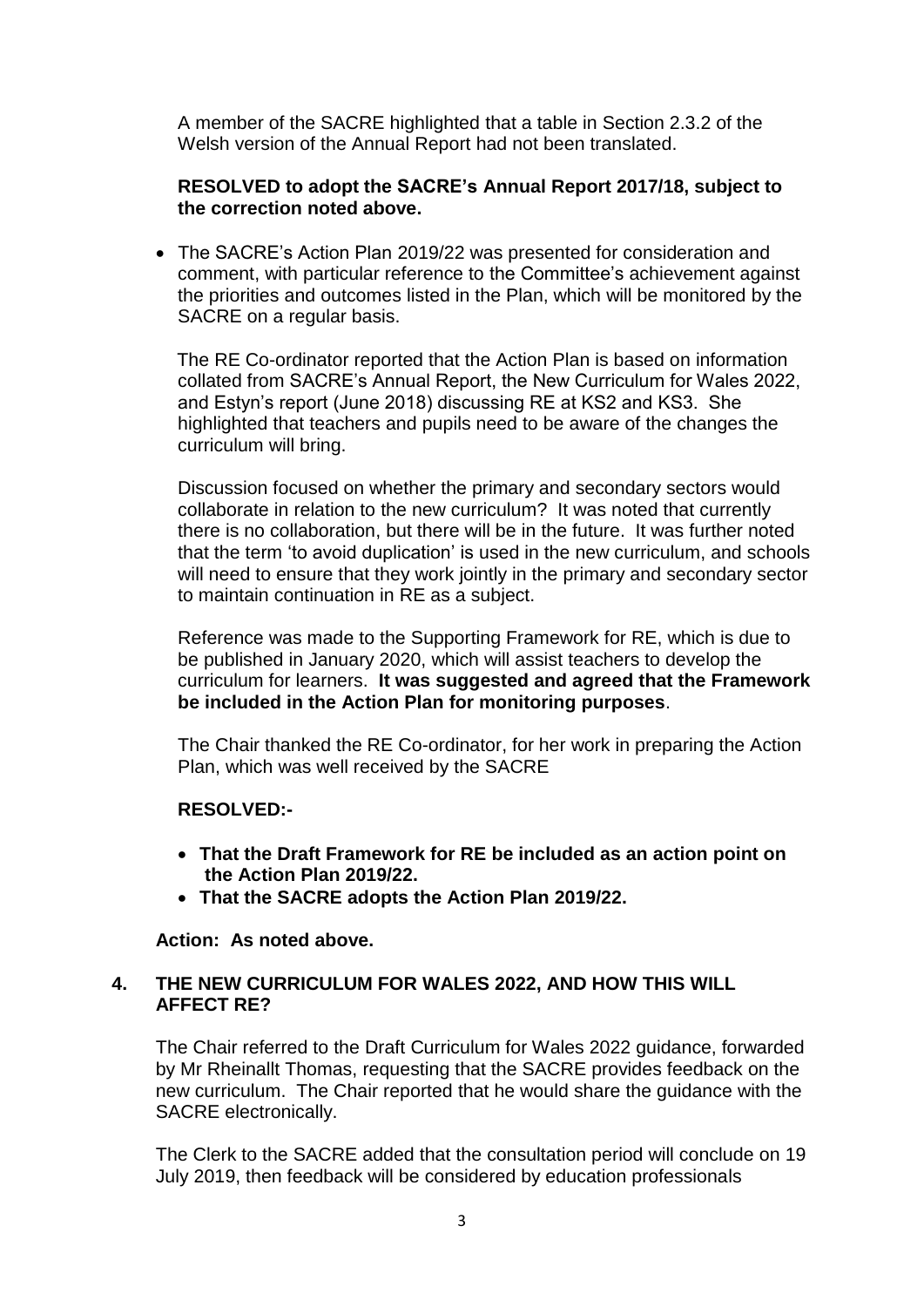involved in its development. The guidance will be refined, and rolled out in 2022 for all year groups in the primary sector and Year 7 in the secondary sector, followed by Year 8 in 2023, rising year on year to 2026.

It was noted that there will be challenging times ahead for teachers in the secondary sector during the transition period. Schools will be impacted significantly, as teachers and staff will need to deliver the old and new curriculum at the same time. The new curriculum is being praised for being more contemporary and positive in its thematic approach.

Concerns were raised that it is easy to lose the RE aspects of Humanities in the new curriculum, as the specification needs to be developed. It is hoped that the supporting framework will be delivered and monitored to the highest standards.

The Chair reported that he and the RE Co-ordinator, will be attending a meeting of the North Wales SACREs on Thursday in Conwy to discuss responses by SACREs from across North Wales to the new curriculum.

## **RESOLVED:-**

- **To note the information presented in relation to the New Curriculum for Wales 2022.**
- **That the Chair and RE Co-ordinator provide feedback to the SACRE following their attendance at the North Wales SACREs meeting.**

**Action: As noted above.**

## **5. RELIGIOUS EDUCATION STANDARDS**

## **Estyn School Inspections - Winter 2018 & Spring 2019**

Estyn inspection reports undertaken at Ysgol Gynradd Amlwch, Ysgol y Graig, Llangefni and Ysgol Gymunedol Pentraeth were presented for the SACRE's consideration.

The Clerk to the SACRE reported that she has provided the full Estyn inspection report for each school, rather than extracts, to give a better picture and flavour of the work undertaken at the schools.

It was reported that there were no issues arising from the Estyn inspections, and that all three schools met the requirements. It was noted that the ethos, RE provision and Collective Worship are good in all the schools.

A member of the SACRE highlighted that Estyn are inconsistent in their use of Welsh ie in the Ysgol Gymuned Pentraeth report, Estyn refers to 'Collective Worship' as 'Cyd Addoli', rather than the correct translation 'Addoli ar y Cyd'.

## **RESOLVED to note the information presented in the Estyn inspection reports***.*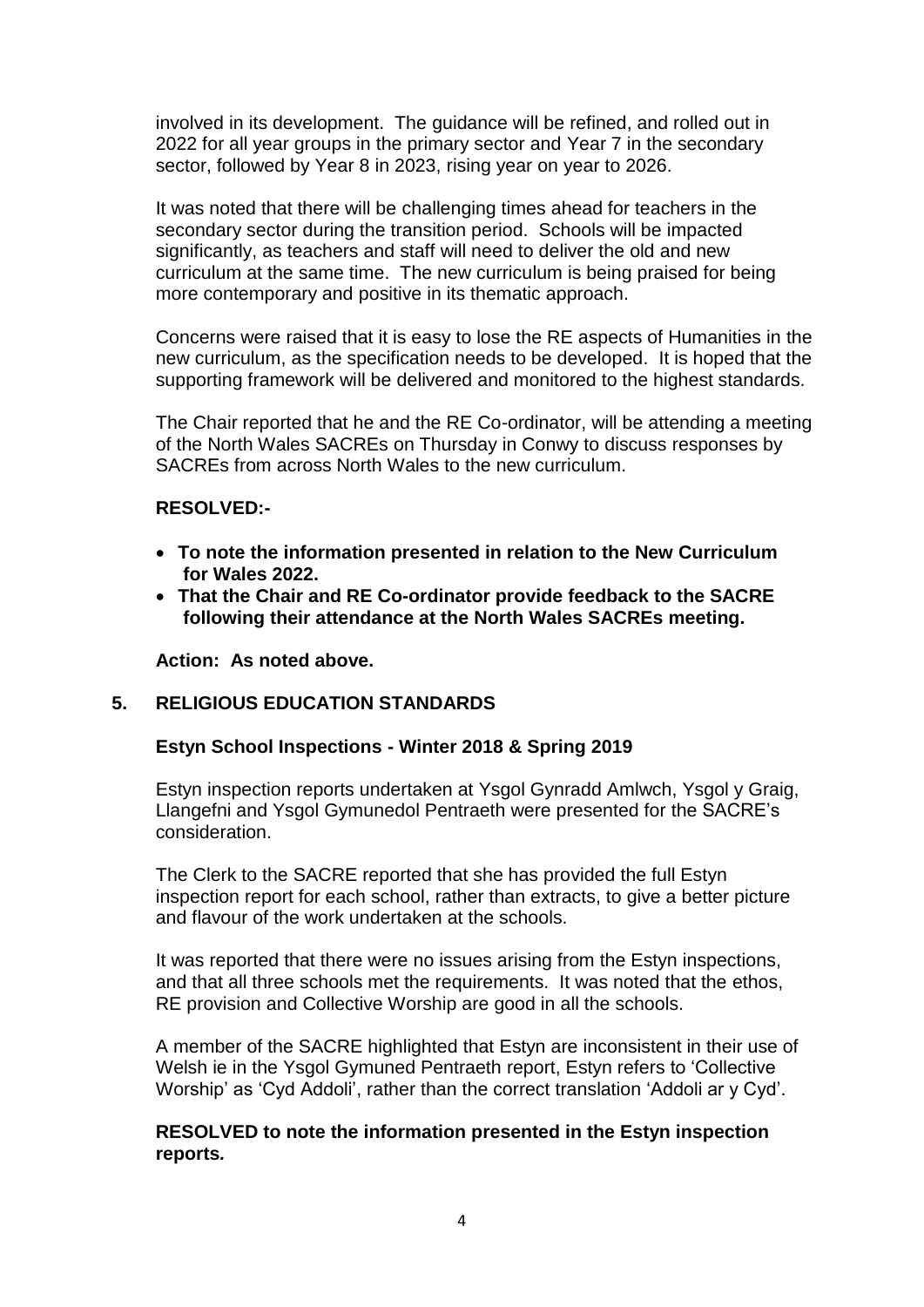## **Action: None**

#### **6. SCHOOLS' SELF-EVALUATION REPORTS**

The schools' self-evaluation reports by Ysgol Y Talwrn, Ysgol Gymunedol Pentraeth and Ysgol Gynradd Amlwch were presented for the SACRE's consideration.

It was noted that the standard of teaching attained in RE in the above schools is either adequate or good.

The SACRE showed concern that self-evaluation reports are not checked by a professional body, and there is no means of support for schools who might need assistance to improve and raise standards.

The Chair proposed that he visit Ysgol Y Talwrn to observe Collective Worship, and view the work carried out by pupils at the school.

Mrs Mefys Jones-Edwards gave a verbal report on the self-evaluation report she has prepared for Ysgol Syr Thomas Jones, entitled the Faculty of Humanities. She highlighted the following 5 key points from her report in relation to RE:-

#### 1. Standards

- KS4 and KS5 results are very good, with each pupil attaining a qualification in the subject;
- KS3 results are adequate to good, as they vary with different groups;
- Standards in relation to boys need to improve, as boys are currently underperforming across the island;
- KS5 standards need to improve in the Philosophy Unit;
- Literacy is very good, due to planning that has taken place to improve oral and written skills.
- Numeracy and IT skills only need to be developed as necessary.
- 2. Well-being and Attitude to Learning
	- Pupil participation in lessons is very good; they enjoy the subject;
	- Teachers and pupils have a good relationship in RE lessons;
	- Pupils' attitude to more independent learning needs to be developed, and is one of the 12 areas of the new curriculum.
- 3. Teaching and Learning Experiences
	- RE provision as regards lessons, books and speaking to learners is good;
	- Pupils benefit from experiences through visits;
	- Skills and information on understanding Christianity and other faiths are tailored well within the work plans.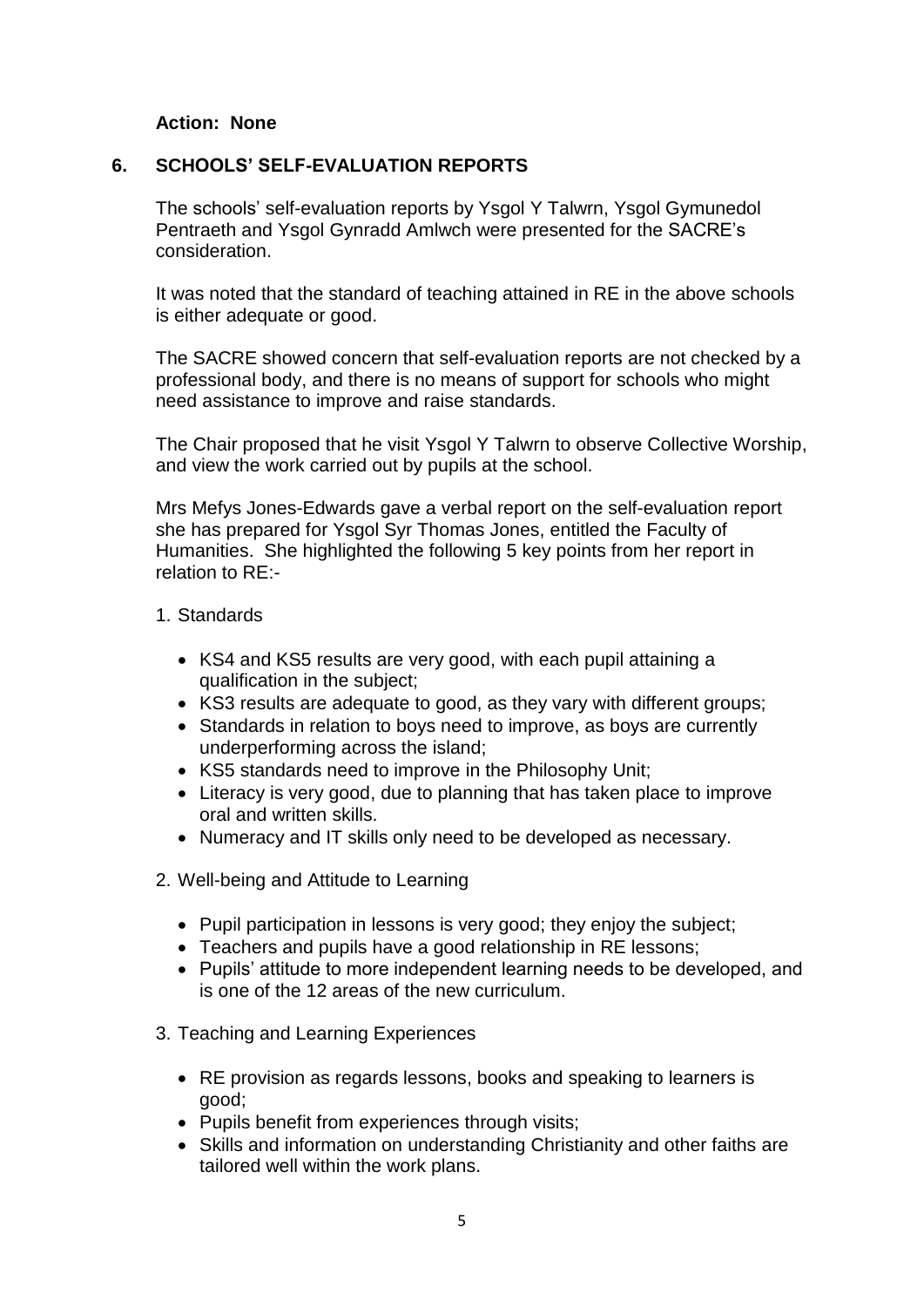- 4. Care, Support and Guidance
	- Teachers question learners when providing feedback to pupils, which require sharp responses, which in turn improves the standard of work in the classroom;
	- Dialogue between teachers and pupils has improved;
	- Collective worship sessions are held daily in Ysgol Syr Thomas Jones.
- 5. Leadership and Management
	- Strategic co-working is taking place with other schools regarding GCSEs and A levels, resulting in improved collaboration;
	- Self-evaluation happens annually in the school, and the following year's Improvement Plan is based on information provided in the schools' selfevaluation report;
	- Each member of staff within the school has an opportunity to develop professionally;
	- Need to share good practice in preparation for the new curriculum, as there will be obvious changes.

The Chair thanked the teachers involved in preparing and presenting the selfevaluation reports to the SACRE.

#### **RESOLVED:-**

- **To note the RE self-evaluation reports presented.**
- **That the Chair contacts the Head Teacher of Ysgol Y Talwrn to arrange a visits to the school to observe a Collective Worship session and the work carried out by learners at the school.**

**Action: As noted above.**

## **7. WALES ASSOCIATION OF SACRES (WASACRE)**

The draft minutes of the previous meeting of the WASACRE held on 26 March 2019, were presented for information.

The Chair referred to Item 8 on the agenda - Professional RE support for SACREs.

The Chair reported that WASACRE has now received a response from Kirsty Williams, the Minister for Education, to concerns raised regarding the lack of professional support for SACREs across Wales. In her response, the Minister outlined the arrangements that had been put in place for meetings between WASACRE and Welsh Government.

It was further noted that Libby Jones and Paula Webber are currently in discussion with the Minister and Welsh Government, and have emphasized that in order to move forward and adopt the new curriculum, investment in